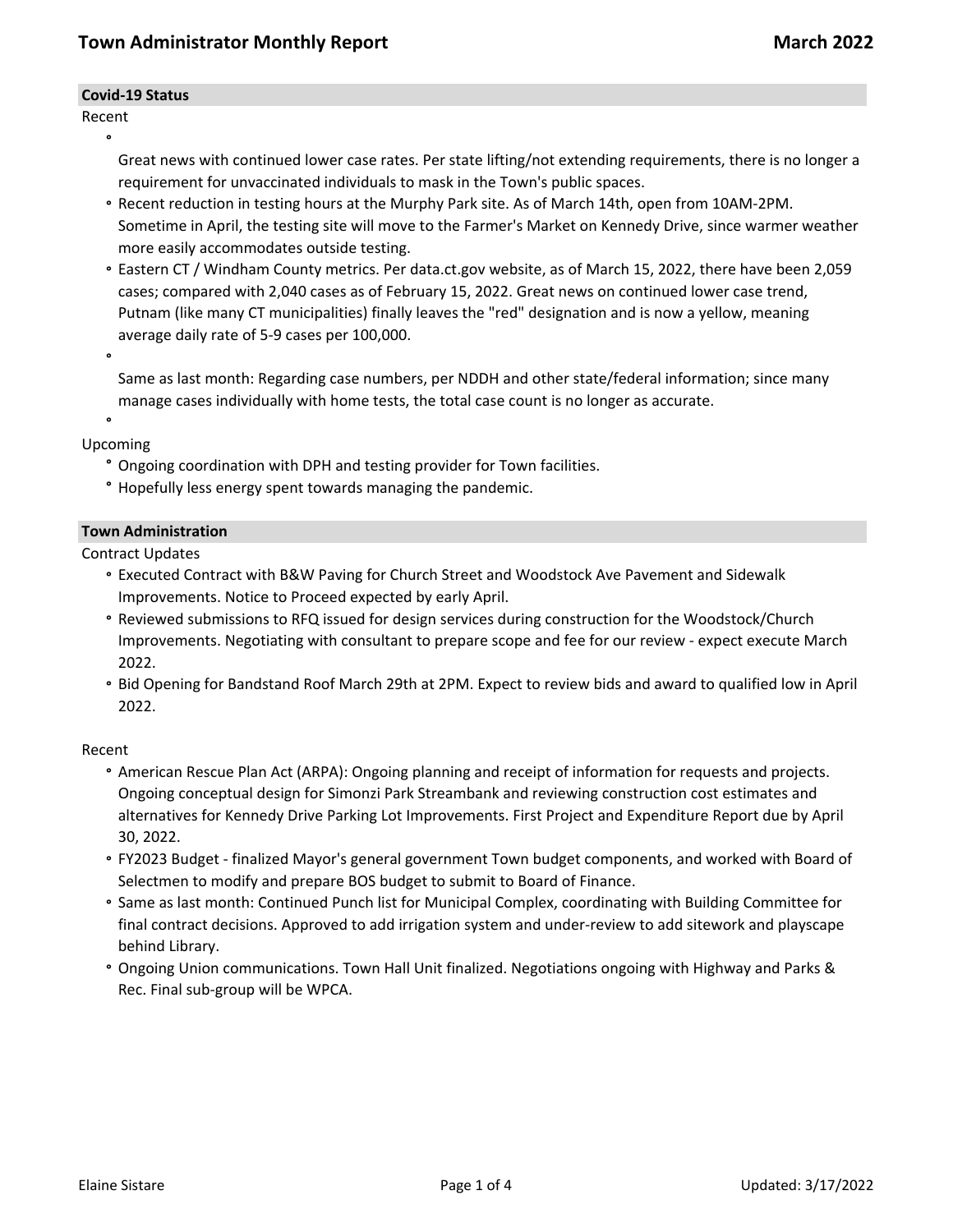# **Town Administrator Monthly Report March 2022**

Upcoming

- **°** Continued Town budget review and modifications with Board of Finance, and schedule of Public Hearing and final Town Meeting steps.
- **°** Assessor's office personnel department head submitted resignation. Considering interim and permanent replacement options.
- **°** Ongoing: research and discussion about ARPA funds, including vetting and considering outside agency requests with BOS. Spring 2022 report due to Federal Government.
- **°** Continued Union negotiations expected for all three subgroups through first months of 2022.
- **°** Same as last month: Expect closing on old Town Hall in late March 2022.
- **°** Same as previous: Work with Novus to create email addresses for all Town employees, including field crews, as means of Human Resource and Management direct communication.

## **Municipal Complex**

Recent/Ongoing

**°**

Same as last month: Final construction activities including punch list, coordinating with architect, construction manager and Building Committee. Consideration for final contract work. Ongoing coordination with various vendors and subcontractors; and use of the facilities. Expect final closeout late Spring/early Summer 2022.

## **Road and Sidewalk Improvements**

Recent

**°** Executed Contract Documents for Church Street and Woodstock Ave Pavement and Sidewalks Project between the Town and B&W Paving.

**°**

Received State's Project Authorization Letter (PAL) for the Grove Street Sidewalks Project, funded by LOTCIP. Ongoing: coordination with NECCOG and DOT for LOTCIP applications for School Street Sidewalks.

**°**

[Same as last month: Note that Highway has various more standard paving projects ongoing and upcoming.] Upcoming

- **°** Negotiating contract based on submissions to the request for qualifications to provide engineering services during construction and inspection services for Church and Woodstock Improvements Project. Expect March 2022 consultant contract execution.
- **°** Same as last month: Address DOT comments to Grove Street and School Street sidewalks design submittals. NECCOG completing Grove Street design, expect J&D to propose design finalization efforts for School Street design (update ~5 year ago School Street sidewalk design documents).

## **Bridges**

Recent

**°**

Reviewed 25% design for Danco Road Bridge replacement. Plan to apply to State Bridge Program in April 2022 for 50/50 funding. Requires ACOE permit review. Planning for 2022 bidding with 2023 construction start.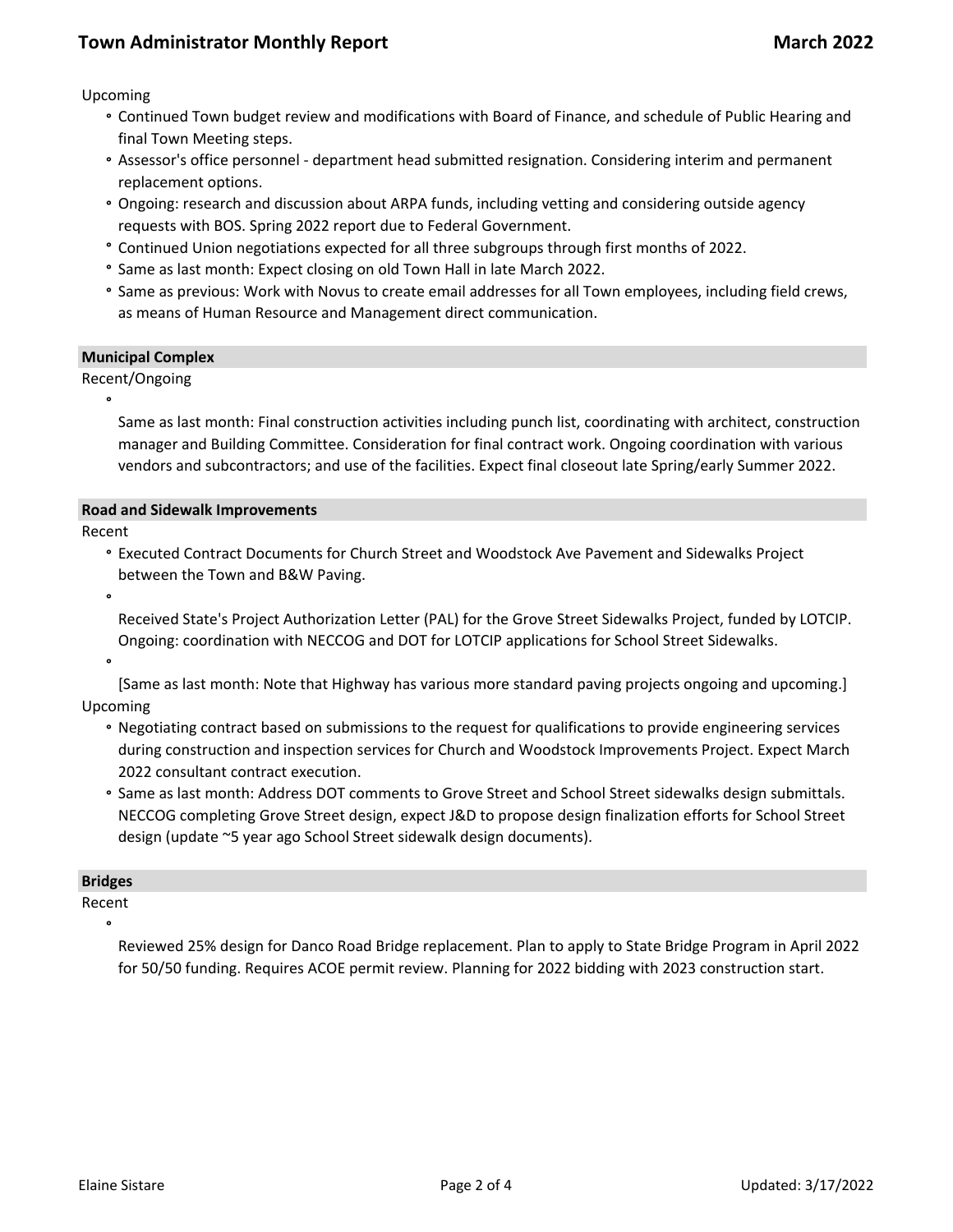# **Town Administrator Monthly Report March 2022**

Upcoming

**°** Ongoing: In-house minor repairs to bridges to comply with DOT inspection comments. Highway Department leading.

**°**

Ongoing: Continued project management for Town bridge repair/replacement. Reviewed recent inspection efforts for Thompson Ave and Woodstock Ave bridges - expect relatively minor improvements.

**°** Same as last month: Initiate planning and permitting with engineering consultant for East Putnam Road Bridge over Mary Brown Brook. (2022 or beyond construction). Recent DOT communications about load rating may require reevaluation of replacement vs. rehabilitation.

# **Athletic and Recreation**

Recent

**°**

**°**

Advertised for roof replacement project for Rotary Park Bandstand, and held mandatory pre-bid conference. Expect to replace with a metal roof, with bidding this Spring 2022, for construction by Summer 2022.

Same as last month/ongoing: Coordinate with Land Use Agent and contractor for ongoing Sabin Street Recreation Field construction work, including excavation and gravel removal activities. Based on field conditions, including excessive boulders, Town expects to issue permission to the contractor for a no-cost change - to bring crusher onsite for boulder handling. Days, hours and school schedule to be limited to weekdays, daytime hours, and only when school is not in session.

**°**

Ongoing: coordination with consultant Weston & Sampson for Airline Trail Improvements project Trail Bed Improvements including connection to Putnam River Trail at Quinebaug River (Town of Pomfret leading).

**°** Ongoing: Project with Weston & Sampson for alternative analysis and planning for DEEP-funded planning project for River Trail connection to Air Line Trail in Thompson.

Upcoming

- **°** Public bid opening for Bandstand Roof Replacement.
- **°** Present viable route for Putnam to Thompson Air Line Gap to the Trails Committee and plan for public outreach activities.

## **Other Town Responsibilities**

Recent **°**

WPCA: Ongoing monthly construction progress meeting with USDA and G. Donovan for wastewater treatment plant storage building and generator project (USDA funding). Expect construction through Summer 2022, with likely schedule extension due to generator cabinet material lead times.

- **°** WPCA: Ongoing lead line service inventory work, including reviewing consultant's scope and coordinating with DPH.
- **°** WPCA: Ongoing coordination regarding rate study and expected increase/modifications.

**°**

Same as last month: Regarding draft Permit for Town (closed) Municipal Landfill Stewardship Permit coordinating with DEEP and our engineer regarding responses to public comments received.